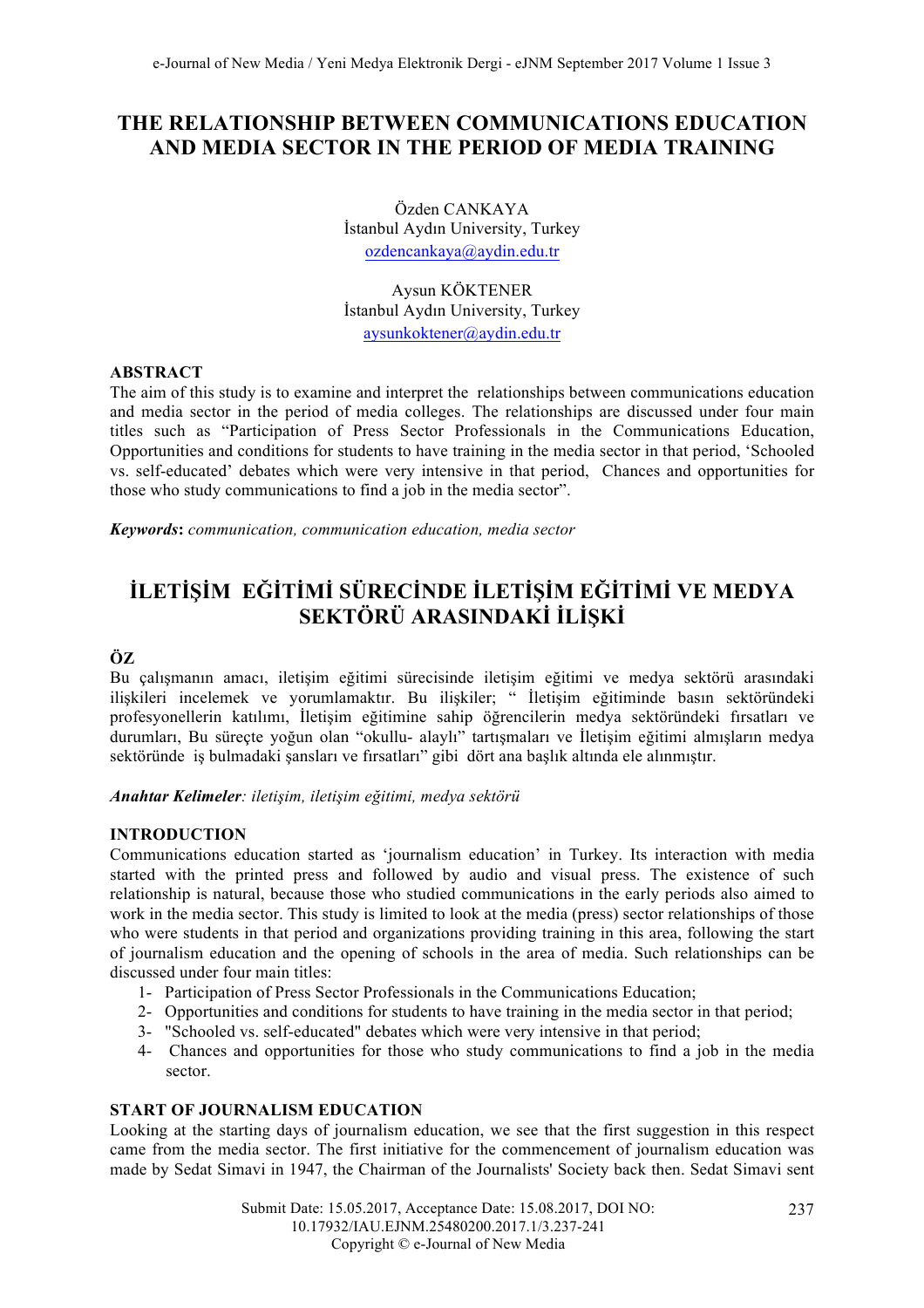the İstanbul University Rectorate a letter requesting the establishment of an institute for journalism education. The rectorate welcomed the suggestion. The İstanbul University Senate decided for the establishment of a Journalism Institute within the Economy Faculty on November 24, 1949.

The Journalism Institute started education with 479 students in 1950. Professional journalists wished to be students to have a university degree. Police officers also attended the Institute to get a university diploma.

Finding an academician to give lectures turned out to be the largest problem in the early years. In those years, journalists were raised in the profession, with no education on journalism. Only two journalists, Ahmet Emin Yalman and Zekeriya Sertel, had studied journalism. Zekeriya Sertel was living abroad, and Ahmet Emin Yalman had no time to lecture. It was up to Cevat Fehmi Başkut, Chairman of the Journalists' Society, Enis Tahsin Til, Hasan Refik Ertuğ, Burhan Felek and Şükrü Baban to assume the task of lecturing. In early years, general culture classes gained prevalence. Those hard early years of the İstanbul Journalism Institute continued until the establishment of the İstanbul Media College (Topuz, 2003: 93). Following the enactment of the Private Educational Organizations Law in June 1965, the first Private Journalism School was opened in İstanbul in 1966 which was followed by Başkent Private Journalism School opened in Ankara 1967 and İzmir Karataş Private Journalism School (Tokgöz, 2003:16). However, it was decided under a law enacted in 1971 to nationalize private colleges. The three Private Journalism Colleges were affiliated to the Economic and Commercial Sciences Academies in the cities where they were located. (Altun, 1995:111)

# **COMMUNICATION TRAINING AT THE PRESENT TIME**

Communication Training at the present time is given Faculty Of Communıcatıon and Faculty Of Communıcatıon Scıences, Faculty Of Fıne Arts, Faculty Of Art, Desıgn And Archıtecture, Faculty Of Fıne Arts And Archıtecture, Faculty Of Arts And Desıgn, Faculty Of Fıne Arts And Desıgn, Faculty Of Archıtecture And Desıgn, Faculty Of Arts And Socıal Scıences, Academy Of Applıed Scıences, Faculty Of Humanıtıes And Socıal Scıences, Faculty Of Busıness Management, Faculty Of Economıcs Admınıstratıve And Socıal Scıences, Faculty Of Humanıtıes And Letters, Faculty Of Humanıtıes And Socıal Scıences, Faculty Of Scıence And Letters. According to the data of The Council of Higher Education in 2015, communication education is given as undergraduate programs in 123 universities and as associate degree programs in 236 Vocatıonal Traınıng Schools (Özkanal and Özgür, 2017: 8).

A great majority of professional journalists who lectured at the Journalism Institutes is not alive today. For this reason, in search of answers for the questions we classified into four main titles, we had discussions with professional journalists graduated from a Media College. They include competent and renowned figures, namely Ahmet Abakay, Chairman of the Contemporary Journalists' Association; Recep Yaşar, Trustee at the Journalists Society of Turkey; Abdürrahim Sönmez, an advertising company manager; and Alp Birol, a lecturer.

## 1- Participation of Press Sector Professionals in the Communications Education

Practical classes were given by professional journalists, and radio and television employees in the period of the Media Colleges. Mahmut Tali Öngören from TV, journalist Nihat Subaşı, photographer Ozan Sağdıç, author Cevdet Kudret, and Şevket Evliyagil, the owner of Ajans Türk, lectured in Ankara. In İstanbul, well-known figures such as Abdi İpekçi were lecturing. In general, there were no practical profession classes in the first two years. Such classes as Turkish, law, art history, international relationships, social psychology, accounting, statistics, press law were given.

'Ziya Nebioğlu, a journalist from the sector, lectured on page layout and Mehmet Turaç, on public relations. There was practice only in the page layout class, when draft plans of newspaper pages were drawn. Page 1 of a newspaper was being modelled on an A4 paper, but news could not be placed fully. And the lecturer of the public relations class required us to prepare a project for promotion of a company. Typewriting was the class I most benefited by in my career. I learnt touch typing and still use such skills.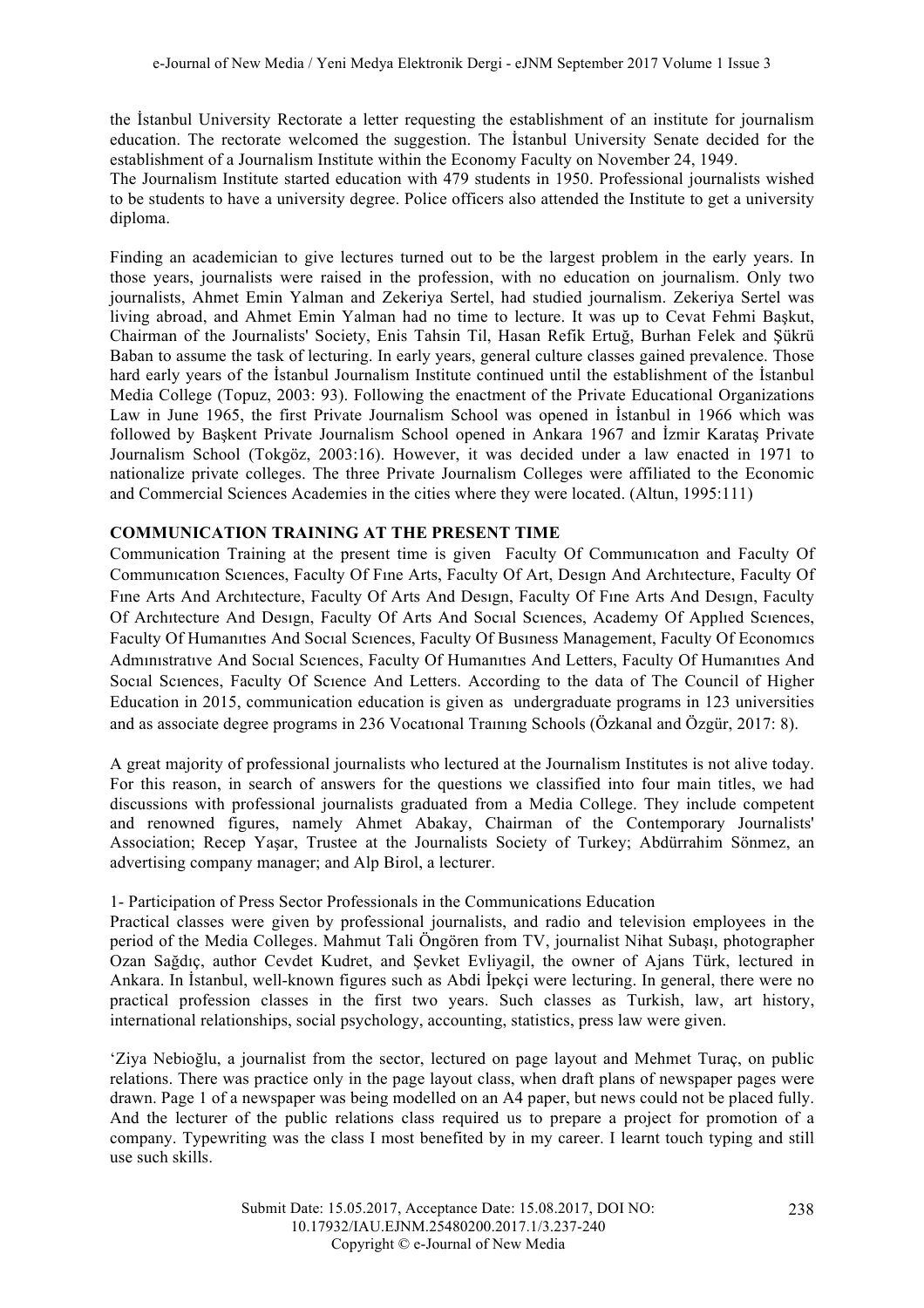'Guest lecturers were invited to our public relations classes, such as well-known PR agent Betül Mardin.' (Recep Yaşar)

'The journalism teacher Nihat Subaşı took us to various newspapers at Rüzgarlı Sokak, Ankara, giving information on practice. The school had no camera, Güner Sarıoğlu brought his own one. The camera we touched for the first time was our teacher's '(Ahmet Abakay)

'Practice opportunities were not sufficient; there was a lack of tools and equipment. There was a 16 mm. camera. Students took turns to zoom looking through the viewfinder. Every person could look only once during a class hour. We wanted to shoot a film with the 16 mm. camera. The school management required mortgage on some property of ours. They were afraid of the camera being damaged. So, we couldn't get it.'(Alp Birol)

2-Opportunities and Conditions for Students to Have Training in the Media Sector

In the early periods of communications education, students met their needs of practice by attending training, since the schools had no printing units, radio-television studios, or advertising and news agencies. The following is what professionals we discussed with remember from their college days: 'Compulsory training started at the Marmara Media College for the first time in the 1982-1983 educational term, when I was a student. Students attended training in various areas of the sector according to own preferences, e.g. newspaper, radio, television, public relations and advertising companies. I had training at the TRT İstanbul Television, working on shooting, and as a studio chief and a vision mixer (on regie desk). It was very useful for me. I got introduced to leading journalists such as Uğur Dündar and Savaş Ay. And this was an important advantage provided by the training.' (Alp Birol)

'Our school in Ankara provided us with a training opportunity in our 3rd year. We had training at TRT or leading newspapers, depending on our sections. Training was provided by the school management. I had my training at TRT News Center in 1974. News managers allowed us to accompany the correspondents going out for news. Correspondents who graduated before us treated us very closely and warmly.' (Ahmet Abakay)

Not all who had training at newspapers were of the same opinion:

'I cannot say that I was much welcomed at my place of training. Nobody spoke to me a few days. Professional information sharing was very limited. I had my training at Cumhuriyet Newspaper. Those who shared their professional knowledge with me were limited to 2-3 people.' (Recep Yaşar) There were also professionals whose training opportunity was provided by their class lecturer. 'I had my training in a film studio thanks to the support by our cinema class lecturer.' (A. Sönmez)

3-"Schooled vs. self-educated" debates which were very intensive in that period

A part of students of that period say they were not affected much by such debates. If there were employees who graduated from the same school previously at the training place, this proved to be an advantage. Professionals of today whom we asked for a comment indicated that the schooled vs. selfeducated debate of that period was mostly among journalists.

'I met no such discrimination at TRT. But it was at the newspapers. "You are born as a journalist, yet cannot become one", I remember those words I heard very often then.(Alp Birol)

'When they learned that we were from a school, people acted with more interest, but were unwilling to share their knowledge right away. Flow of knowledge would start only after trust is established, that is, after the trainee's potential, capacity, respect and interest should be witnessed.'(R.Yaşar)

There were intensive "self-educated vs. schooled" debates in those years. Professionals of that period thought journalism could not be taught at school. Those who were students back then taught professionals saw them as potential competitors and so they didn't choose to transfer their professional knowledge.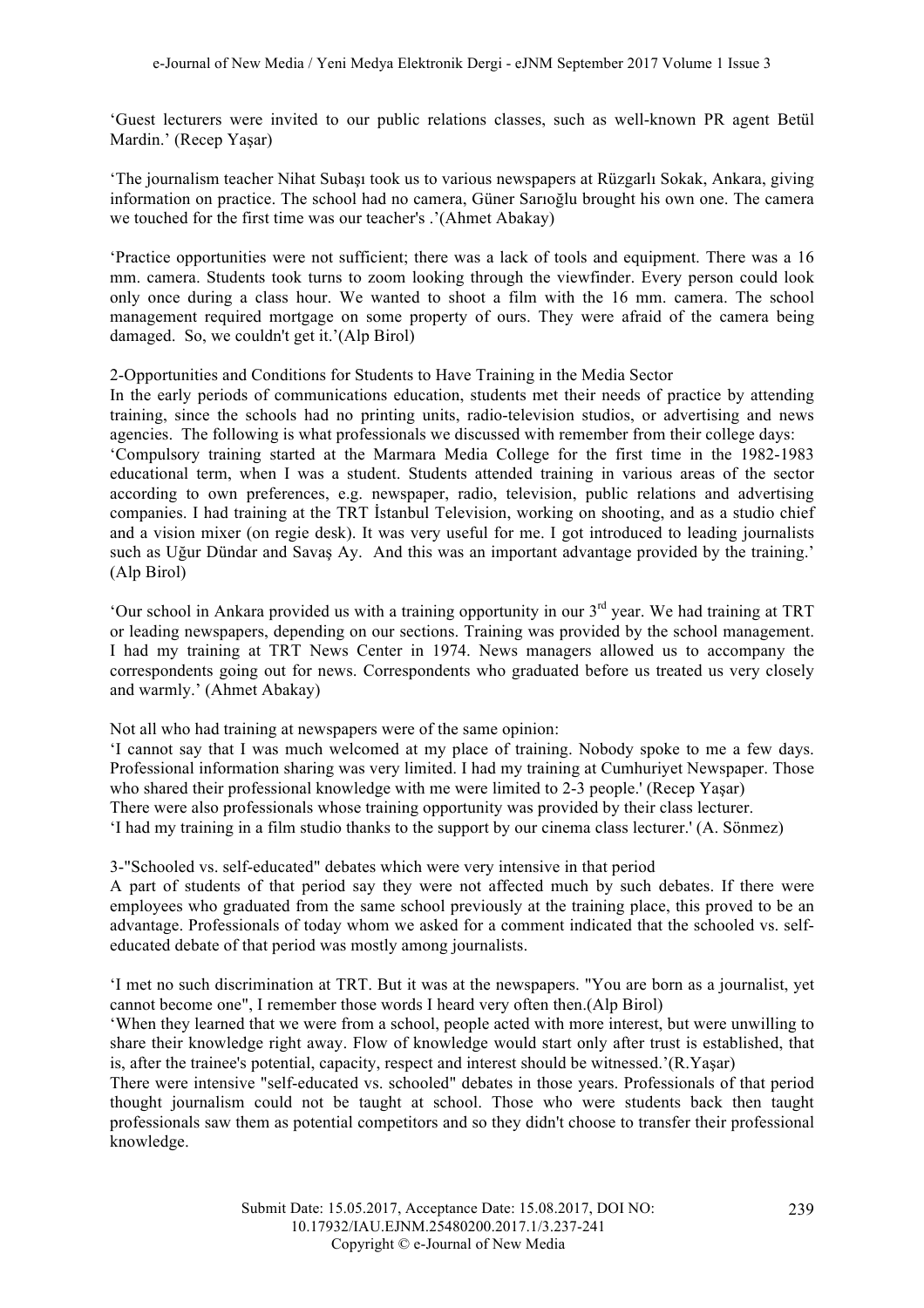'Self-educated ones first appeared a step ahead of the schooled in terms of professional concepts, news writing, and taking photographs. But we were different owing to the way to see events and the abundant information brought by classes received in almost all areas. (R. Yaşar)

We may say the schooled vs. self-educated debate resulted from a lack of experience in practice of trainees and graduates from the school and from a feeling of competition vis-à-vis young people arriving there with diversified information and a broad perspective. Professionals of that period were using this schooled vs. self-educated concept almost as a shield to protect themselves from the competition of young communicators with theoretic information on law, economy, sociology, socialpsychology, statistics, literature and ethics.

4-Chances and opportunities for those who study communications to find a job in the media sector The problem of finding jobs was experienced also in the early periods of communications education. The professionals we interviewed expressed partly different opinions regarding this matter. There are those who say job opportunities were very limited even back then.

'Very few of the Media College graduates could find a job in the press sector. The majority of graduates had to work in other areas. Being a graduate from those schools was not providing an advantage to be a journalist in those years. (R.Yaşar)

Those who disagree say there were opportunities for recruitment, as there were a less number of graduates of communications education in that period.

'Our school had a quota of 200 students in that period. Graduates had a chance - albeit low - to find to a job. Ways to find to a job were clear for those with desire and curiosity to learn. Intellectual background was given more importance.' (A.Birol)

'Finding a job was difficult for them. 40 people graduated in 1975. However, 20 of them could find a job in the printed or visual press. Others worked in areas other than communications.'(A.Abakay)

## Yet, another professional says:

'The master-apprentice relationship was very important in the past. Modest trainees eager to learn were told that they could make a job application. Now it is possible to say those who have not received communications education cling to job more strongly. Understanding of concepts and information in this area takes time, but even those who do not hold a communications degree also stand a chance to find a job.'(A. Sönmez)

## **CONCLUSION**

According to Arık, communication education can be assessed an area covers theoretical and practical education that multi discipliner branch of social sciences. Communication education is needed to produce intellectual knowledge to educate all personnel that needed to communication sector (2011:81). Therefore communication education has to be arranged to raise intellectuals who have both amateur and professional spirit (Öztürk, 2011:145). Nowadays communication education is given as undergraduate programs in 123 universities and as associate degree programs in 236 vocatıonal training schools. Their graduates complete their studies with more technological information and practical experience vs. early periods. However, media market can not produce employment at the same rate with communication faculties. Because of this, market selects carefully its employment among these graduated students. Therefore, people who graduated from communication faculties do not have a chance to work in media market (Şeker and Şeker, 2011: 99).

We can reach the following conclusions based on an analysis of early periods in comparison to today: While the low number of graduates was an advantage in early years, the high numbers today is a disadvantage in finding a job. Present graduates, hoping to find a job, work as trainees for either zero or very low wages. As they will require more wages when they become equipped and experienced in the area they work, the employer welcomes other new trainees.